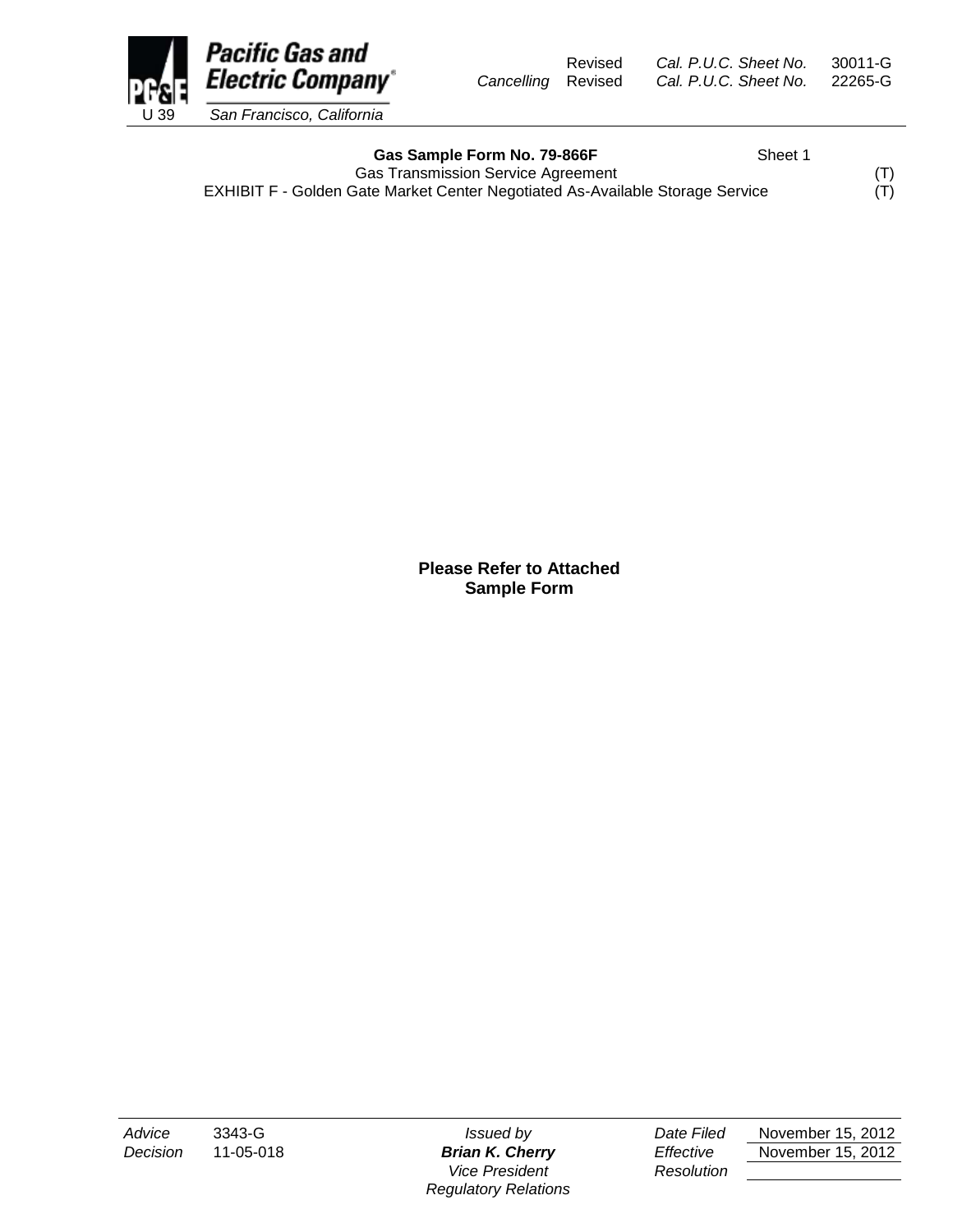EXHIBIT: GAS TRANSMISSION SERVICE AGREEMENT: CUSTOMER NAME:



## **GAS TRANSMISSION SERVICE AGREEMENT**

## **EXHIBIT F GOLDEN GATE MARKET CENTER NEGOTIATED AS-AVAILABLE STORAGE SERVICE**

Customer must execute or previously have executed a currently effective Gas Transmission Service Agreement (GTSA) with PG&E before this Exhibit has any legal effect. Once executed, this Exhibit shall be made a part of and subject to all terms and conditions of the GTSA executed by and between PG&E and Customer, and service hereunder shall be rendered in accordance with the terms of Schedule G-NAS – Negotiated As-Available Storage Service, or superseding rate schedule(s), and all applicable PG&E gas Rules in effect during the term of this Exhibit.

Service under Schedule G-NAS is available only to Customers with firm storage inventory pursuant to Schedules G-SFS or G-NFS.

APPLICABLE RATE SCHEDULE: G-NAS QUANTITY:

| .<br>ш | ALL. | ____<br>. IV/L<br> | . . |
|--------|------|--------------------|-----|
|        |      |                    |     |

NEGOTIATED RATES:

NOMINATIONS: Customer must give PG&E \_\_\_\_\_\_\_\_\_\_\_\_\_\_\_\_\_\_\_\_\_\_\_\_\_\_\_\_ notice for use of this service.

TRANSPORTATION:

Customer understands that this Exhibit applies only to the storage of natural gas. Customer must make separate arrangements for gas transportation services to and from PG&E storage facilities.

Section IX and X of California Public Utilities Commission General Order 96-A do not apply to this Exhibit.